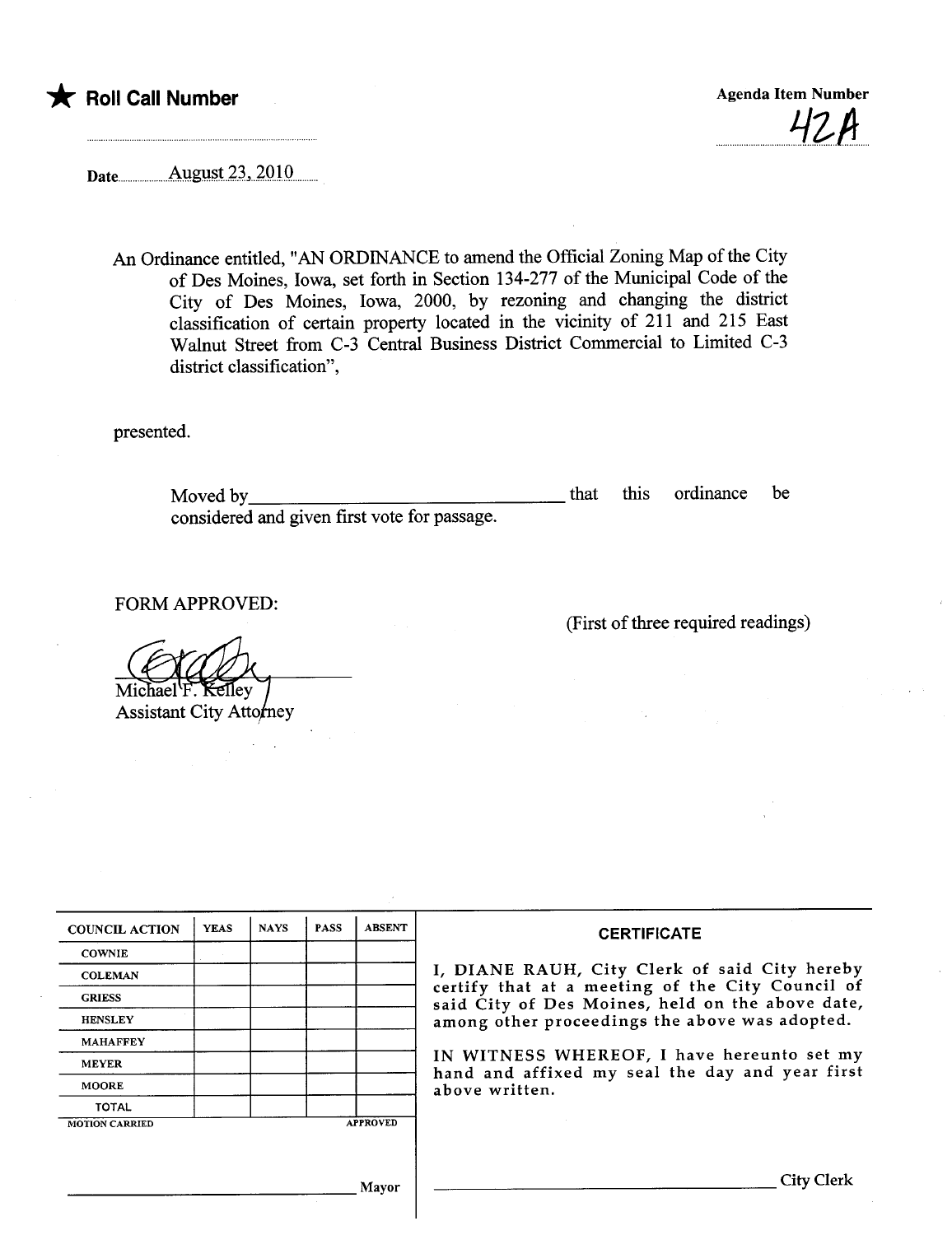## ORDINANCE NO.

AN ORDINANCE to amend the Official Zonig Map of the City of Des Moines, Iowa, set forth in Section 134-277 of the Municipal Code of the City of Des Moines, Iowa, 2000, by rezoning and changing the district classification of certain property located in the vicinity of 211 and 215 East Walnut Street from C-3 Central Business District Commercial to Limited C-3 district classification.

Be It Ordained by the City Council of the City of Des Moines, Iowa:

Section 1. That the Official Zoning Map of the City of Des Moines, Iowa, set forth in Section 134-277 of the Municipal Code of the City of Des Moines, Iowa, 2000, be and the same is hereby amended by rezoning and changing the district classification of certain property located in the vicinity of 211 and 215 East Walnut Street, more fully described as follows, from the C-3 Central Business District Commercial to Limited C-3 district classification:

(211 East Walnut Street) -EX ST- E 1/2 LTS 1 & 2 BLK H SCOTT & DEANS ADD

(215 East Walut Street) -EX ST- W66F LTS 13 & 14 BLK H SCOTT & DEANS ADD

Sec. 2. That this ordinance and the zoning granted by the terms hereof are subject to the following imposed additional conditions which have been agreed to and accepted by execution of an Acceptance of Rezoning Ordinance by all owners of said property and are binding upon the owners and their successors, heirs, and assigns as follows:

- A. Prohibit the use of the properties for adult entertainment businesses, mobile home parks, automobile washig (open bays and unattended), pawn shops, financial institutions whereby a majority of loans are made based on collateral of futue payroll or vehicle titles, monument sales yards, sheet metal shops and sign painting shops.
- B. Automotive Repair and Vehicle Display Lots subject to Vehicle Display Lot Site Plan Regulation continue to be permitted uses.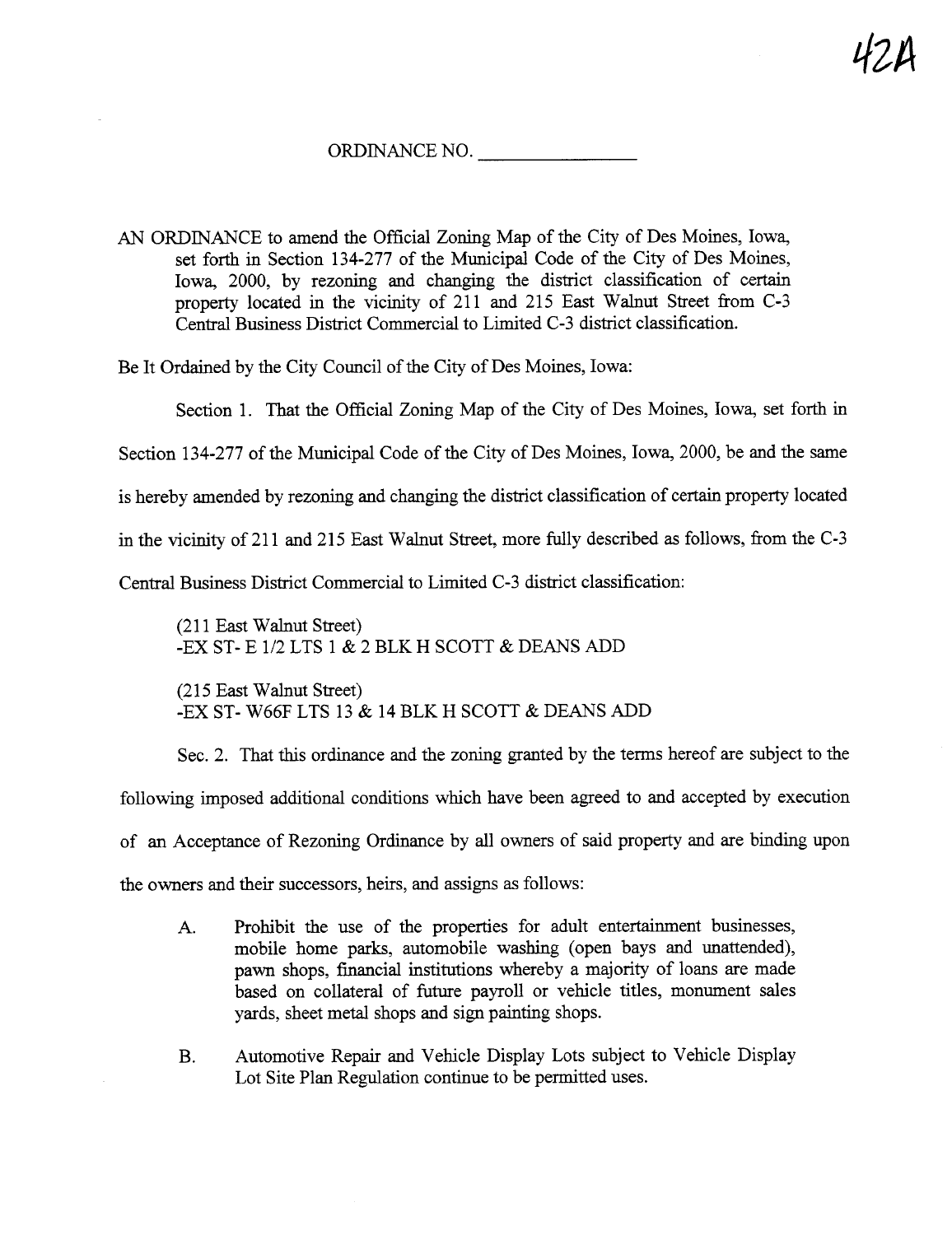C. C-3B design gudelines, as set out in Section 82-214.7, shall be applied to the entire site when a new building is constructed or an existing building is expanded by more than 50 percent of its gross floor area as calculated at the time of the rezoning to a Limited C-3 District and with any site plan regulations applicable to the specific use. If a building is expanded by less than 50 percent of its gross floor area as calculated at the time of the rezoning to a Limited  $\tilde{C}$ -3 District, then the C-3B guidelines shall apply only to the expansion of the buildig as set out in Section 82-214.7 and with any site plan regulations applicable to the specific use.

Sec. 3. This ordinance shall be in full force and effect from and after its passage and publication as provided by law.

Sec. 4. The City Clerk is hereby authorized and directed to cause a certified copy of the

Acceptance of Rezoning Ordinance, this ordinance, a vicinity map, and proof of publication of

this ordinance, to be properly filed in the office of the Polk County Recorder.

FORM APPROVED:

Michael F. Kelley **Assistant City Attorney**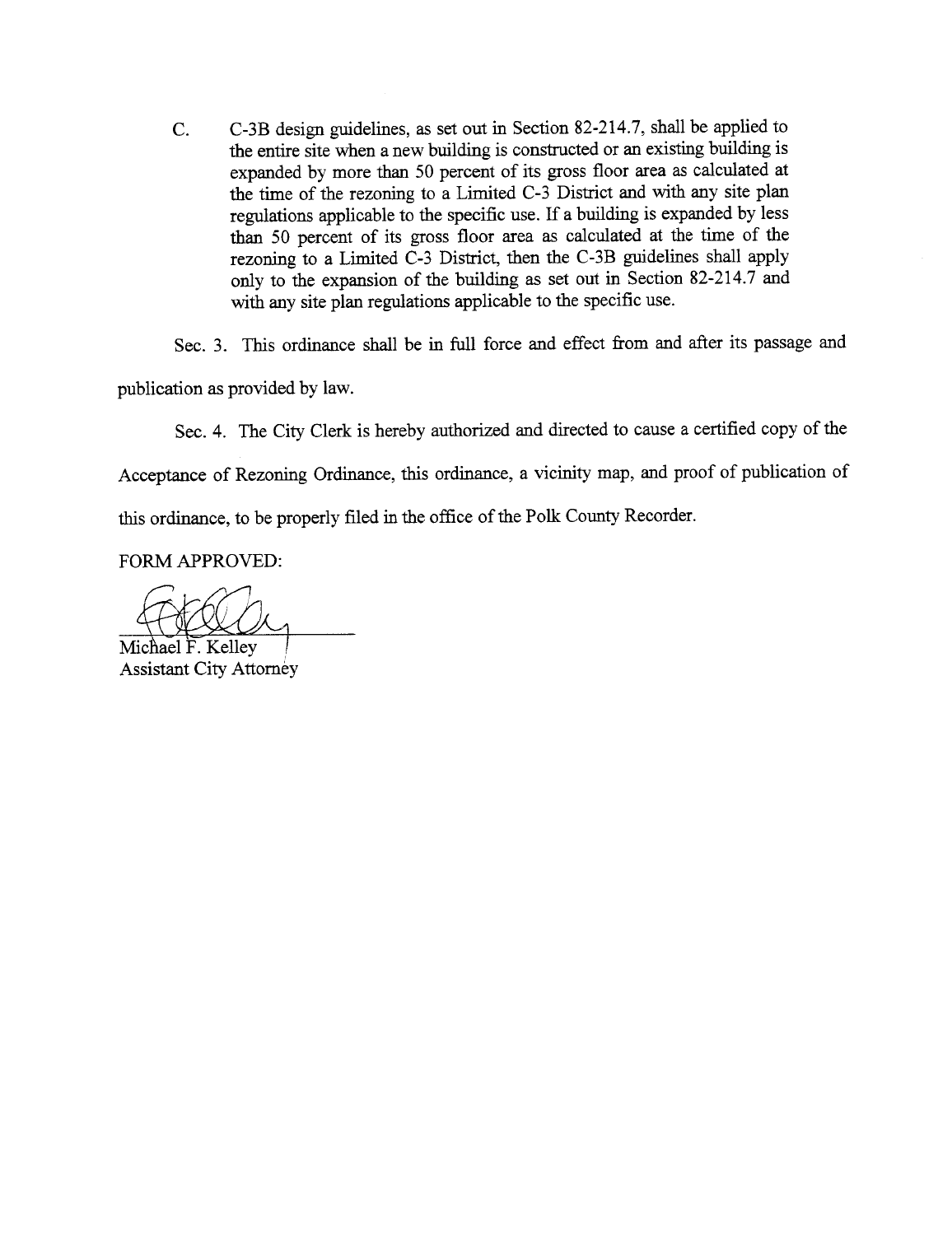qtA

| Prepared by:       | Michael F. Kelley, Assistant City Attorney, 400 Robert Ray Dr., Des Moines, IA 50309 | 515/283-4124 |
|--------------------|--------------------------------------------------------------------------------------|--------------|
| Return Address:    | City Clerk - City Hall, 400 Robert Ray Dr., Des Moines, IA 50309                     |              |
| Taxpayer:          | No change                                                                            |              |
| Title of Document: | Acceptance of Rezoning Ordinance                                                     |              |
| Grantor's Name:    | Simon Tire Company                                                                   |              |
| Grantee's Name:    | City of Des Moines, Iowa                                                             |              |
| Legal Description: |                                                                                      |              |
|                    | (211 East Walnut Street)                                                             |              |
|                    | -EX ST- E 1/2 LTS 1 & 2 BLK H SCOTT & DEANS ADD                                      |              |
|                    |                                                                                      |              |

(215 East Walnut Street) -EX ST- W66F LTS 13 & 14 BLK H SCOTT & DEANS ADD

## ACCEPTANCE OF REZONING ORDINANCE

The undersigned hereby states, warrants and agrees as follows:

1. That Simon Tire Company, as titleholder is the sole owner of the Property in the vicinity of211 and 215 East Walnut Street, more specifically described above.

2. That in the event the City of Des Moines, Iowa, acts to rezone the Properties from the C-3 Central Business District Commercial District to Limited C-3 District classification, we agree and accept on behalf of the owner to the imposition of the following conditions to run with the land and be binding upon all successors, heirs and assigns as part of the ordinance so rezoning the Properties:

- A. Prohibit the use of the properties for adult entertainment businesses, mobile home parks, automobile washig (open bays and unattended), pawn shops, financial institutions whereby a majority of loans are made based on collateral of futue payroll or vehicle titles, monument sales yards, sheet metal shops and sign painting shops.
- B. Automotive Repair and Vehicle Display Lots subject to Vehicle Display Lot Site Plan Regulation continue to be permitted uses.